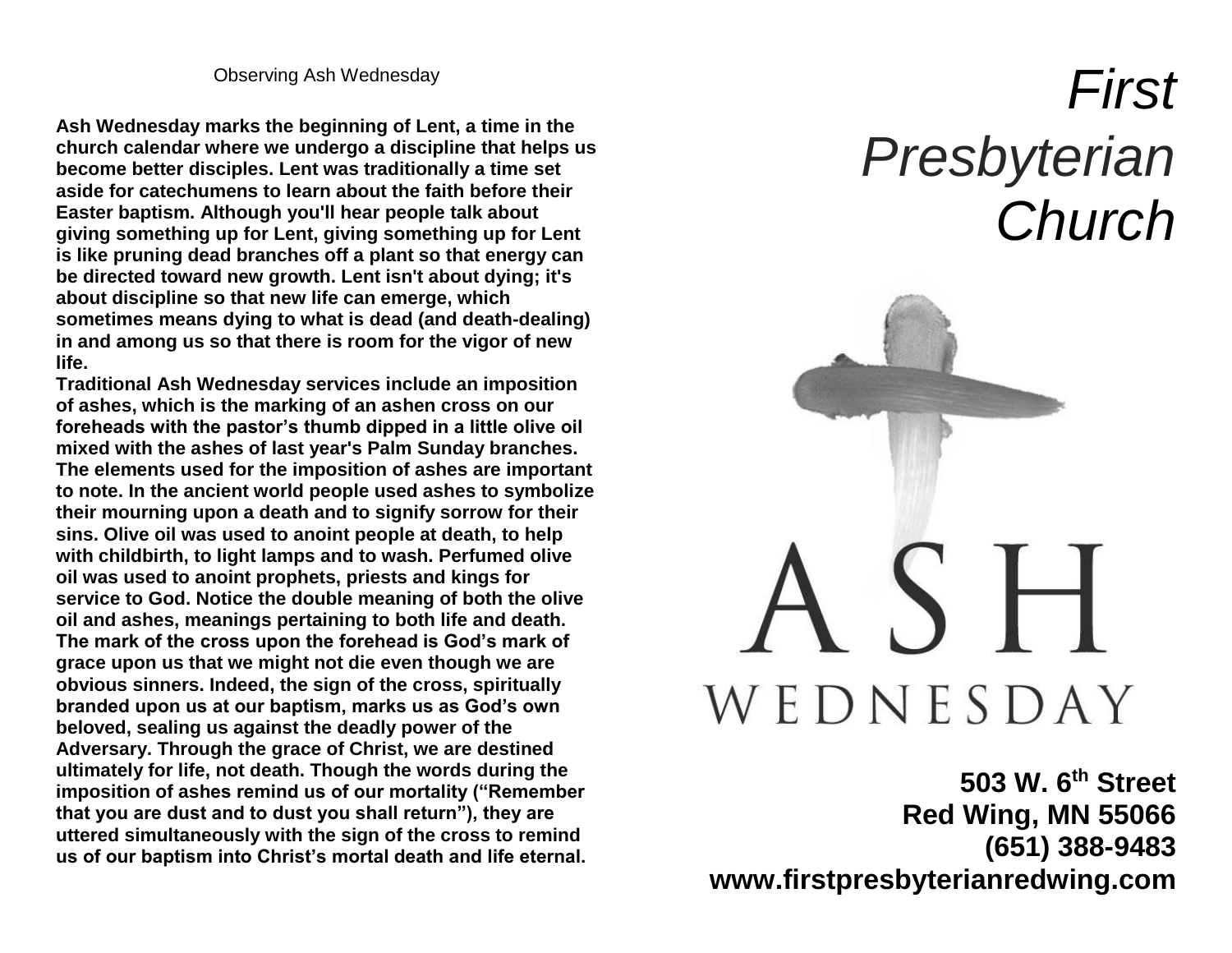**First Presbyterian Church Rev. Greg Bolt, Rev. Heidi Bolt** Red Wing, MN New York 1, 2017

# **GATHERING AROUND THE WORD**

(Please find your seat in silence. There is information on the last page of the bulletin about Ash Wednesday if you would like to read this during your time of reflection before worship.)

*\*Please rise in body or spirit*

#### \*CALL TO WORSHIP

**One: Let us worship God. God sent Christ into the world** 

- **not to condemn the world, but that the world might be**
- **saved through him.**
- Many: God's love endures forever.

**One: God is our refuge and strength, a present help in trouble. Therefore we will not fear, though the earth should change, though the mountains shake in the heart of** 

**the sea; though the waters roar and foam, though the mountains tremble with its tumult.**

Many: God's love endures forever.

PRAYER OF THE DAY

## THE WORD

#### PRAYER FOR ILLUMINATION

FIRST READING *Joel 2:1–2, 12–17*

SECOND READING *2 Corinthians 5:20– 6:10* \*HYMN #372 *Lord, I Want to Be a Christian* GOSPEL READING *Luke 9: 51-62*

Accept our repentance, O God, for the wrongs we have done. For our neglect of human need and suffering and our indifference to injustice and cruelty,

# **Accept our repentance, O God.**

For all false judgments, for uncharitable thoughts toward our neighbors, and for our prejudice and contempt toward those who differ from us,

#### **Accept our repentance, O God.**

For our waste and pollution of your creation and our lack of concern for those who come after us,

#### **Accept our repentance, O God.**

Restore us, O God, and let your anger depart from us. **Favorably hear us, O God, for your mercy is great.** 

#### **IMPOSITION OF ASHES**

*People are invited to come forward to receive the imposition of ashes.*

# **SENDING**

**\*HYMN (see insert)** *Come, O Lord, and set us free*

# **BLESSING AND CHARGE**

*All silently depart*